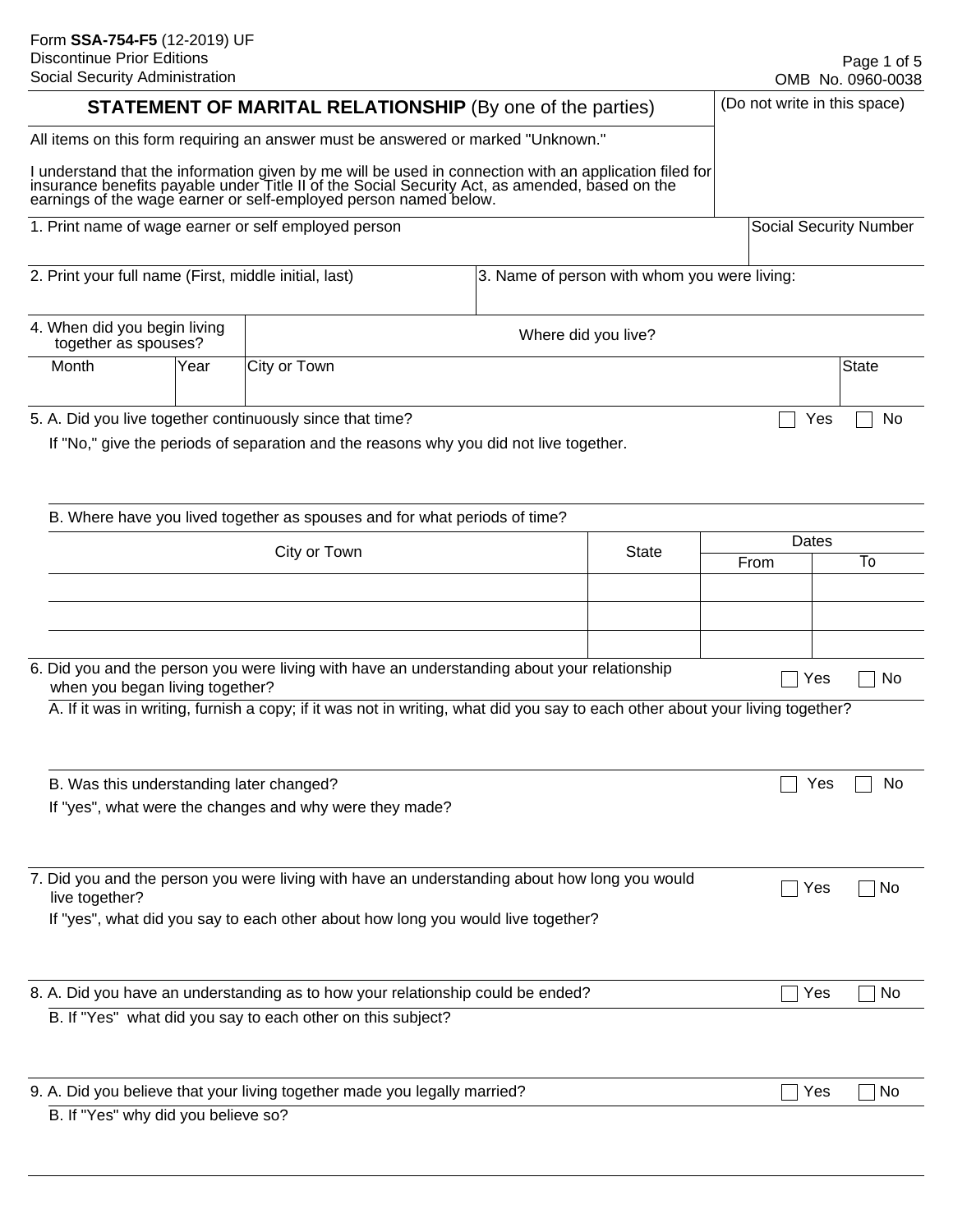| Form SSA-754-F5 (12-2019) UF                                                                                                                                             |                           |                                                |                | Page 2 of 5                              |
|--------------------------------------------------------------------------------------------------------------------------------------------------------------------------|---------------------------|------------------------------------------------|----------------|------------------------------------------|
| 10. A. Was there an agreement or promise that a ceremonial marriage would also be performed<br>in the future?                                                            |                           |                                                | Yes            | No                                       |
| B. If "Yes" explain why the ceremony was not performed.                                                                                                                  |                           |                                                |                |                                          |
|                                                                                                                                                                          |                           |                                                |                |                                          |
| 11. A. Were any children born of this relationship?                                                                                                                      |                           |                                                | Yes            | No                                       |
| B. If "Yes," list below:                                                                                                                                                 |                           |                                                |                |                                          |
| <b>Full Name at Birth</b>                                                                                                                                                | Date of Birth<br>(or Age) |                                                | Place of Birth |                                          |
|                                                                                                                                                                          |                           |                                                |                |                                          |
| 12. By what names were you and the person with whom you were living known?                                                                                               |                           |                                                |                |                                          |
| A. Your name before you lived together                                                                                                                                   |                           | B. The person's name before you lived together |                |                                          |
| C. Your name since you lived together                                                                                                                                    |                           | D. The person's name since you lived together  |                |                                          |
| E. If you both did not use the same last name after you began living together, state the reasons.                                                                        |                           |                                                |                |                                          |
|                                                                                                                                                                          |                           |                                                |                |                                          |
| 13. A. After you started living together, were there any tax returns filed, deeds or contracts<br>executed, insurance policies taken out, bank accounts opened up, etc.? |                           |                                                | Yes            | No                                       |
| B. If "Yes", give the following information:                                                                                                                             |                           |                                                |                |                                          |
| Type of Document                                                                                                                                                         |                           | Date Made Out                                  |                | Were You Shown as<br>the Other's Spouse? |
|                                                                                                                                                                          |                           |                                                | Yes            | No                                       |
|                                                                                                                                                                          |                           |                                                | Yes            | No                                       |
|                                                                                                                                                                          |                           |                                                | Yes            | No                                       |
| 14. A. Did you have joint business dealings with other persons or joint charge accounts in stores?                                                                       |                           |                                                | Yes            | No                                       |
| B. If "Yes", give the names and address of such persons or stores:                                                                                                       |                           |                                                |                |                                          |
| Name of Person or Store                                                                                                                                                  |                           | Address                                        |                | Date of<br>Transaction                   |
|                                                                                                                                                                          |                           |                                                |                |                                          |
|                                                                                                                                                                          |                           |                                                |                |                                          |
| 15 A. How did you introduce the person with whom you were living to relatives, friends, neighbors, business acquaintances and                                            |                           |                                                |                |                                          |
| others?                                                                                                                                                                  |                           |                                                |                |                                          |
| B. How did that person introduce you to relatives, friends, neighbors, business acquaintances and others?                                                                |                           |                                                |                |                                          |

16. How was mail addressed to you and the other person with whom you were living with?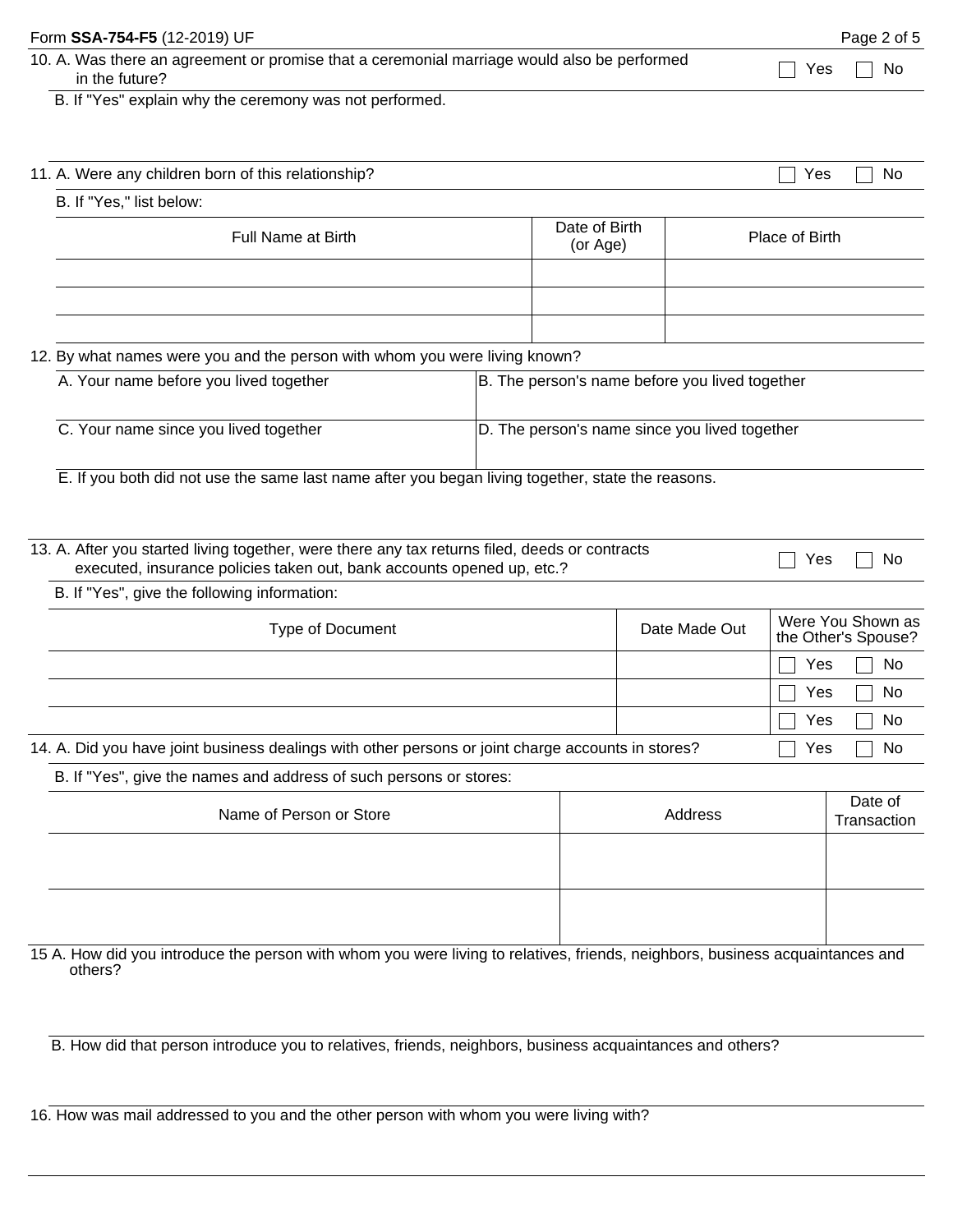17. List below the names of your and the other person's employers and neighbors who knew of your relationship:

## 18. List below your closest relatives (other than children) who knew of your relationship?

| Name | Address | Relationship |
|------|---------|--------------|
|      |         |              |
|      |         |              |
|      |         |              |
|      |         |              |
|      |         |              |
|      |         |              |

19. List below the closest relatives of the person with whom you were living (other than children) who knew of your relationship:

| Name | Address | Relationship |
|------|---------|--------------|
|      |         |              |
|      |         |              |
|      |         |              |
|      |         |              |
|      |         |              |
|      |         |              |

20. One or more of the employers and/or relatives shown above may be contacted regarding knowledge they may have of your marriage. If you object to our contacting any of the above, please list the name(s) and give the reason(s) for your objection(s).

| 21. A. Did you ever live with any other person as spouses? |                                                                              |                                              |                | Yes<br>No                 |                                             |
|------------------------------------------------------------|------------------------------------------------------------------------------|----------------------------------------------|----------------|---------------------------|---------------------------------------------|
|                                                            |                                                                              | B. If "Yes", give the following information: |                |                           |                                             |
|                                                            | Dates                                                                        | Kind of Relationship<br>(Ceremonial, etc.)   | Name of Person | How Relationship<br>Ended | Date and Place<br><b>Relationship Ended</b> |
|                                                            |                                                                              |                                              |                |                           |                                             |
|                                                            |                                                                              |                                              |                |                           |                                             |
|                                                            |                                                                              |                                              |                |                           |                                             |
|                                                            |                                                                              |                                              |                |                           |                                             |
|                                                            | 22. A. Did the person named in item 3 ever live with anyone else as spouses? |                                              |                |                           | Yes<br>No.                                  |

B. If "Yes", give the following information:

| Dates | Kind of Relationship<br>(Ceremonial, etc.) | Name of Person | How Relationship<br>Ended | Date and Place<br><b>Relationship Ended</b> |
|-------|--------------------------------------------|----------------|---------------------------|---------------------------------------------|
|       |                                            |                |                           |                                             |
|       |                                            |                |                           |                                             |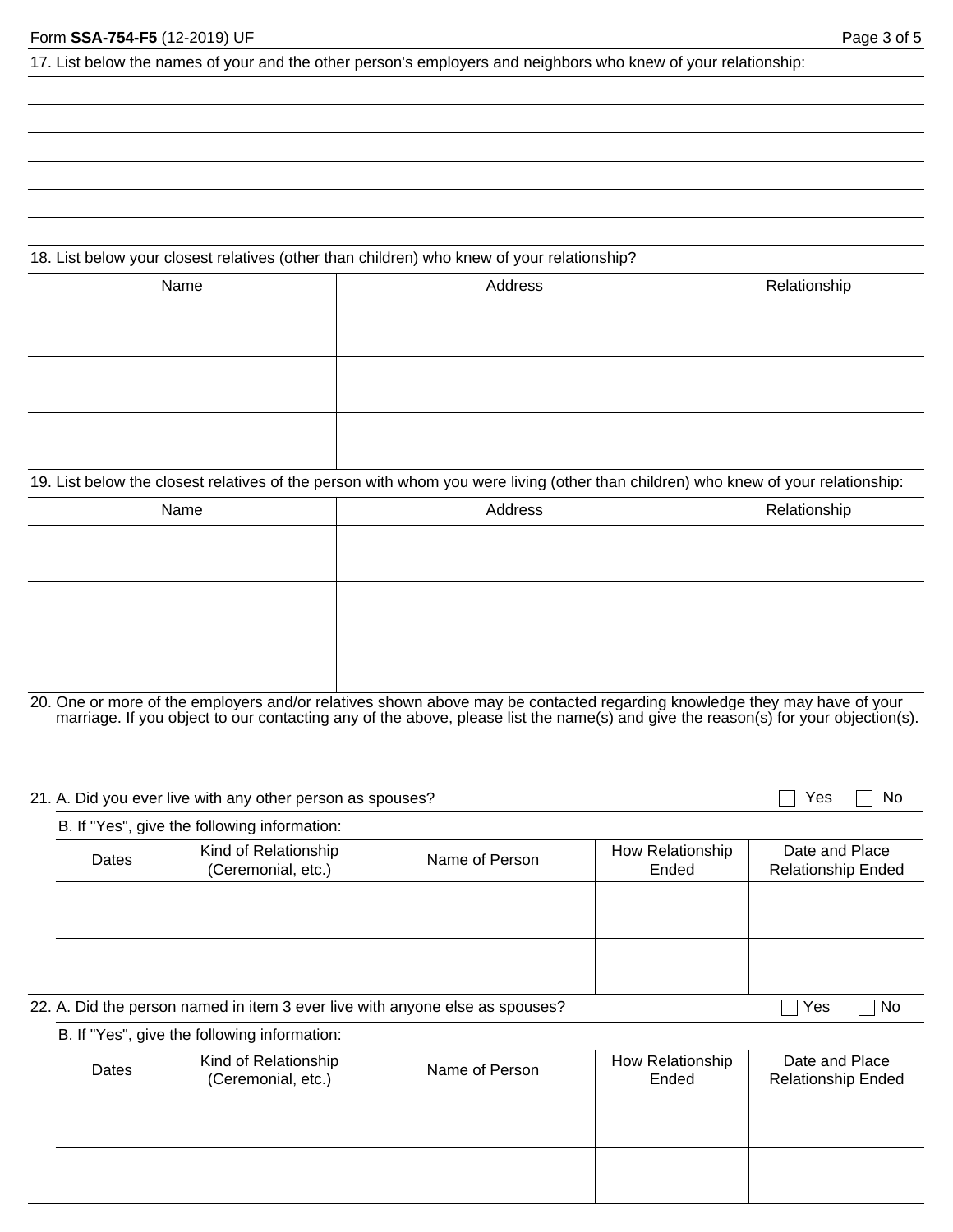| Form SSA-754-F5 (12-2019) UF                                                                                                                        | Page 4 of 5 |
|-----------------------------------------------------------------------------------------------------------------------------------------------------|-------------|
| ANSWER ITEM 23 IF EITHER OF YOU HAD AN EARLIER CEREMONIAL OR COMMON-LAW MARRIAGE THAT WAS STILL<br>IN EFFECT AT THE TIME YOU BEGAN LIVING TOGETHER. |             |
| 23. A. Did you at the time you began living together know that the earlier marriage was still in effect?<br>Yes                                     | No          |
| If "No," answer $(B)$ and $(C)$ :                                                                                                                   |             |
| B. When and how did you find out that this marriage was still in effect?                                                                            |             |
| C. When and how did the person with whom you were living first learn that this marriage was still in effect?                                        |             |
| ANSWER ITEM 24 ONLY IF EITHER OF YOU HAD AN EARLIER CEREMONIAL OR COMMON-LAW MARRIAGE THAT<br><b>ENDED AFTER YOU BEGAN LIVING TOGETHER.</b>         |             |
| 24. A. When and how did you first learn that this marriage had ended?                                                                               |             |
| B. When and how did the person with whom you were living first learn that this marriage had ended?                                                  |             |
| C. After both of you learned that the earlier marriage had ended, did you say anything to each other<br>Yes<br>about your relationship?             | No          |
| If "Yes" what did you say to each other?                                                                                                            |             |
| 25. REMARKS:                                                                                                                                        |             |